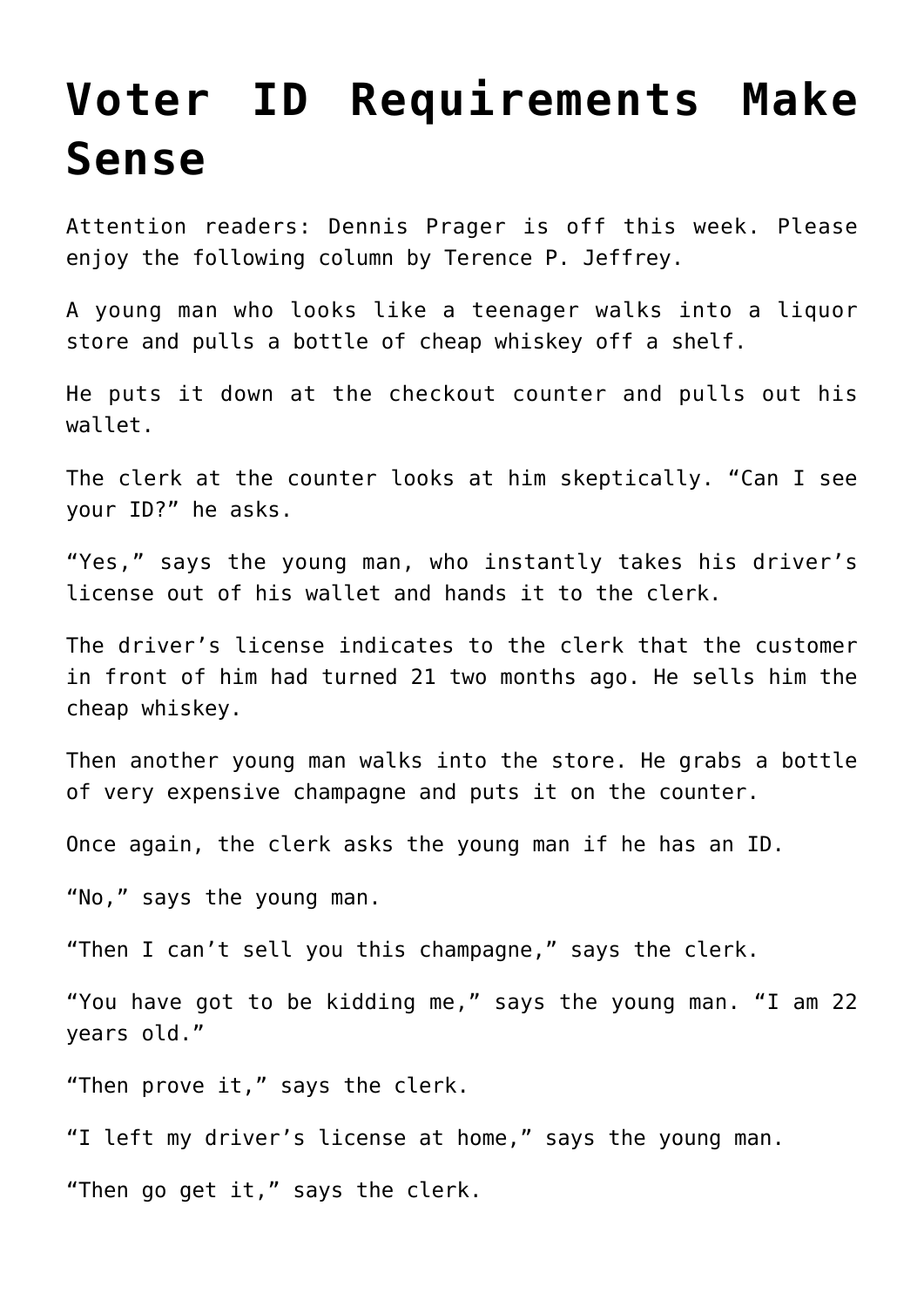"No, I'll go buy my champagne somewhere else," says the young man, who leaves the store in disgust.

This second hypothetical young man, however, was only 19, which made him old enough to vote but not old enough to buy champagne.

If it were up to the Democrats in the U.S. House of Representatives, neither of these young men — or anyone else would need to show an ID to vote.

Last March, 220 of the 221 Democrats in the House — but not one Republican — voted to pass the "For the People Act."

The introduction to the bill claimed it had the following purpose: "To expand Americans' access to the ballot box, reduce the influence of big money in politics, strengthen ethics rules for public servants, and implement other anticorruption measures for the purpose of fortifying our democracy, and for other purposes."

"Congress also finds that States and localities have eroded access to the right to vote through restrictions on the right to vote including excessively onerous voter identification requirements," said the bill.

One section of the bill carried this title: "Permitting use of sworn written statement to meet identification requirements for voting."

"Except as provided in subsection (c)," it says, "if a State has in effect a requirement that an individual present identification as a condition of receiving and casting a ballot in an election for Federal office, the State shall permit the individual to meet the requirement  $-$  (A) in the case of an individual who desires to vote in person, by presenting the appropriate State or local election official with a sworn written statement, signed by the individual under penalty of perjury, attesting to the individual's identity and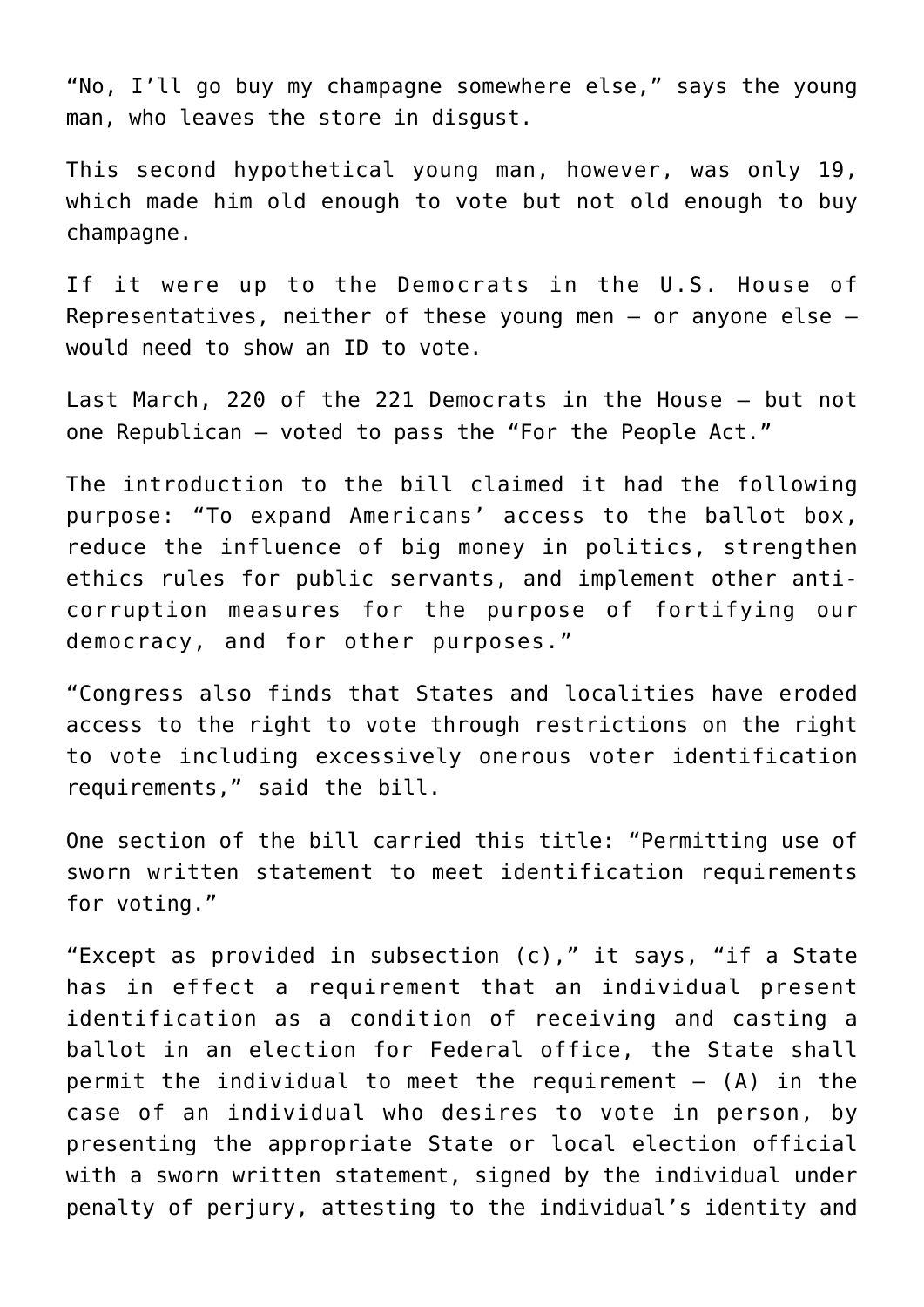attesting that the individual is eligible to vote in the election; or (B) in the case of an individual who desires to vote by mail, by submitting with the ballot the statement described in subparagraph (A)."

"The Commission," the bill said, "shall develop a pre-printed version of the statement described in paragraph (1)(A) which includes a blank space for an individual to provide a name and signature for use by election officials in States which are subject to paragraph (1)."

So, if this bill were to become law, a person could simply sign a pre-printed government form and drop a ballot in a mailbox without presenting anyone with an identification.

Sen. Amy Klobuchar (D-Minnesota) has offered a slightly stricter bill in the Senate. It is called the "Freedom to Vote Act."

One part of this bill is headlined: "Voter Identification and Allowable Alternatives." It says in part: "If a State or local jurisdiction has a voter identification requirement, the State or local jurisdiction — (A) shall treat any applicable identifying document as meeting such voter identification requirement."

"The term 'applicable identifying document' means, with respect to any individual, any document issued to such individual containing the individual's name," it says.

It then stipulates that this document can only have expired within the past four years. "The term 'applicable identifying documents,'" says the bill, "shall include any of the following (so long as that document has not expired or, if expired, expired no earlier than four years before the date of presentation)."

Some of the "applicable identifying documents" then listed in the bill are completely reasonable: "A driver's license or an